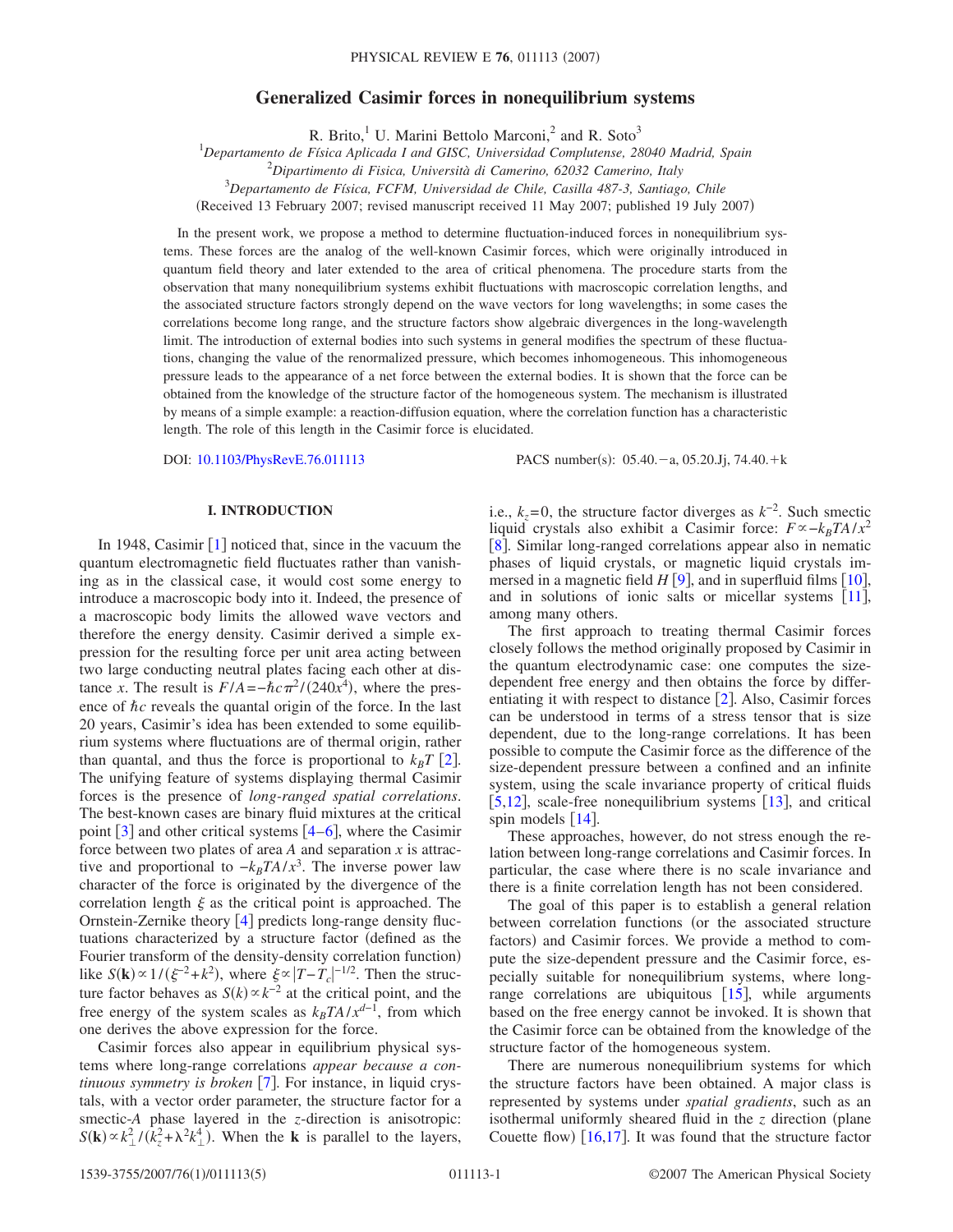in the limit  $k \to 0$  behaves as  $S(\mathbf{k}) \propto -\dot{\gamma}_0 k_x k_z / k^4$ , where  $\dot{\gamma}_0$  is the shear rate. In a similar fashion, a fluid in a Rayleigh-Benard cell, with a temperature gradient  $\nabla T$  below the onset of the instability, shows a correlation function with a  $1/k^2$ dependence  $[18]$  $[18]$  $[18]$ . In a binary mixture under the same experimental conditions, there is a nonlinear enhancement of the structure factors proportional to  $(\nabla T)^2 / k^4$ . Here the fluctuations are measured in the *xy* plane, orthogonal to the gradient of the temperature  $[19,20]$  $[19,20]$  $[19,20]$  $[19,20]$ . In the same Rayleigh-Benard cell, but heated from above, Li *et al.* showed that the concentration fluctuations in a polymer solution behave as  $(\nabla c)^2 / k^4$ , where  $\nabla c$  is the concentration gradient created by the Soret effect. Pure concentration gradients were studied by Spohn  $\lceil 21 \rceil$  $\lceil 21 \rceil$  $\lceil 21 \rceil$  using lattice gases; that author showed that  $S(k) \propto (\nabla c)^2 / (k^2 + k_0^2)$ , with  $k_0 = \pi / (2L)$ , *L* being the system size.

Another class of nonequilibrium systems exhibiting longrange correlations are those lacking the *detailed balance condition*. For instance, it has been shown [[22](#page-4-21)[,23](#page-4-22)] that systems described by the Langevin equation with conservative dynamics and nonconservative noise have long-range spatial and temporal correlations. Analogously, nonequilibrium concentration fluctuations in reaction-diffusion systems can be long ranged under certain conditions  $[24]$  $[24]$  $[24]$  that will be described in this paper.

There are a few cases of nonequilibrium systems with long-range correlations where a Casimir force has been derived, for example, the already mentioned scale-free nonequilibrium systems  $\lceil 13 \rceil$  $\lceil 13 \rceil$  $\lceil 13 \rceil$ , a driven one-dimensional system  $|25|$  $|25|$  $|25|$ , and a granular fluid  $|26|$  $|26|$  $|26|$ . In the granular case, the balance between the energy dissipation due to collisions and the energy injection renders the system statistically stationary, but out of equilibrium. As a consequence, it can develop long-range correlations, and the structure factors for the hydrodynamic fields decay as  $k^{-2}$  [[27](#page-4-26)].

## **II. THE MESOSCOPIC MODEL**

As an example of how a Casimir force arises in a nonequilibrium system with long-range correlations, we consider the simple case of a reaction-diffusion system in three dimensions, where the fluctuating density *n* around the homogeneous reference density  $n_0$  obeys the equation

$$
\frac{\partial \phi}{\partial t} = \nabla \cdot (D \nabla \phi + \xi_1) - \lambda \phi + \xi_2, \tag{1}
$$

<span id="page-1-0"></span>where  $\phi = n - n_0$  is the fluctuating field, *D* is the diffusion coefficient, and  $\lambda > 0$  is the relaxation rate. The terms  $\xi_1$  and  $\xi_2$  describe fluctuations in the diffusive flux and in the reaction rate, respectively. They are assumed to have white noise spectra

$$
\langle \xi_{1i}(\mathbf{r},t)\xi_{1k}(\mathbf{r}',t')\rangle = \Gamma_1 \delta_{i,k} \delta(\mathbf{r}-\mathbf{r}')\delta(t-t'),
$$
  

$$
\langle \xi_2(\mathbf{r},t)\xi_2(\mathbf{r}',t')\rangle = \Gamma_2 \delta(\mathbf{r}-\mathbf{r}')\delta(t-t'),
$$
 (2)

where  $\Gamma_1$  and  $\Gamma_2$  are the noise intensities. The noises  $\xi_1$  and <sup>2</sup> are referred to, respectively, as *conservative* and *nonconservative* noises because the former conserves the total mass, while the latter makes it fluctuate.

This reaction-diffusion equation models, for instance, the set of chemical reactions  $A \rightarrow B$ ,  $A + B \rightarrow 2A$ , which do not  $k_1$   $k_2$ satisfy the detailed balance condition [[28](#page-4-17)]. In this case,  $\phi$  is the density fluctuation of either species *A* or *B* relative to its average stationary density, and  $\lambda = n_T k_2 - k_1$ , with  $n_T$  the total density. When  $\lambda = 0$  the reaction shows a critical point at  $n_T$  $=k_1 / k_2$ . We assume that the pressure in the system is a function of the local density  $p(n)$ .

Equation  $(1)$  $(1)$  $(1)$  not only models the chemical reaction described above, but governs many other physical systems, like liquid crystals  $\lceil 29 \rceil$  $\lceil 29 \rceil$  $\lceil 29 \rceil$  or superfluid films  $\lceil 2 \rceil$  $\lceil 2 \rceil$  $\lceil 2 \rceil$ . All these systems possess structure factors similar to those mentioned in the Introduction, and the results obtained in this paper can be generalized to those systems.

The solution of Eq.  $(1)$  $(1)$  $(1)$  predicts that, after an initial transient, the density  $\phi$  is statistically homogeneous and stationary, so that in Fourier space we have

$$
\langle \phi_{\mathbf{k}} \rangle = 0, \quad \langle \phi_{\mathbf{k}} \phi_{\mathbf{q}} \rangle = VS(\mathbf{k}) \, \delta_{\mathbf{k}, -\mathbf{q}}, \tag{3}
$$

where the symbol  $\langle \cdot \rangle$  represents the average over the two noises  $\xi_1$  and  $\xi_2$ . The structure factor *S*(**k**) and its Fourier transform, the space correlation  $G(\mathbf{r})$ , are given by (see [[24](#page-4-23)], Chap. 8.3)

$$
S(\mathbf{k}) = \frac{\Gamma_1}{2D} + \frac{\Gamma/2D}{k^2 + k_0^2},\tag{4}
$$

$$
G(\mathbf{r}) = \frac{\Gamma_1}{2D} \delta(\mathbf{r}) + \frac{\Gamma}{2D} \frac{e^{-k_0 r}}{r},
$$
 (5)

<span id="page-1-1"></span>with  $\Gamma = \Gamma_2 - \Gamma_1 \lambda/D$  and  $k_0 = \sqrt{\lambda/D}$ . The second contribution in  $G(\mathbf{r})$ , stemming from the *k*-dependent term of  $S(\mathbf{k})$ , represents fluctuations with a correlation length that depends on the parameters  $D$  and  $\lambda$ , and, therefore, is of macroscopic size. In particular, near the critical point  $\lambda \rightarrow 0$ , the correlation length diverges. If the reaction satisfies the fluctuation-dissipation theorem [[24](#page-4-23)[,30](#page-4-28)], then  $\Gamma_1 = 2k_BTD$  and  $\Gamma_2$  $= 2k_B T\lambda$ , where *T* is the temperature, implying that  $\Gamma$  vanishes along with the macroscopic correlations. On the contrary, in nonequilibrium systems which violate the fluctuation-dissipation theorem,  $\Gamma$  does not vanish and macroscopic correlations are present. The  $\delta$  term of  $G(\mathbf{r})$  in Eq. ([5](#page-1-1)), coming from  $\Gamma_1/2D$ , describes the microscopic selfcorrelation of the particles that a mesoscopic model, valid for larger length scales, cannot resolve. These correlations are present in both equilibrium and nonequilibrium, and, as will become manifest in the next paragraphs, they do not contribute to the Casimir forces. Therefore, they will be eliminated henceforth. This corresponds to subtracting the asymptotic value of *S* for large values of *k*. Hereafter, we will consider the macroscopic part (or, equivalently, the nonequilibrium part) of the structure factor

$$
S^*(\mathbf{k}) = S(\mathbf{k}) - \lim_{q \to \infty} S(q) = \frac{\Gamma}{2D(k^2 + k_0^2)}.
$$
 (6)

This is equivalent to suppressing the vectorial (conserved) noise  $\xi_1$  and keep only a scalar (nonconserved) noise  $\xi$  with an intensity  $\Gamma$ .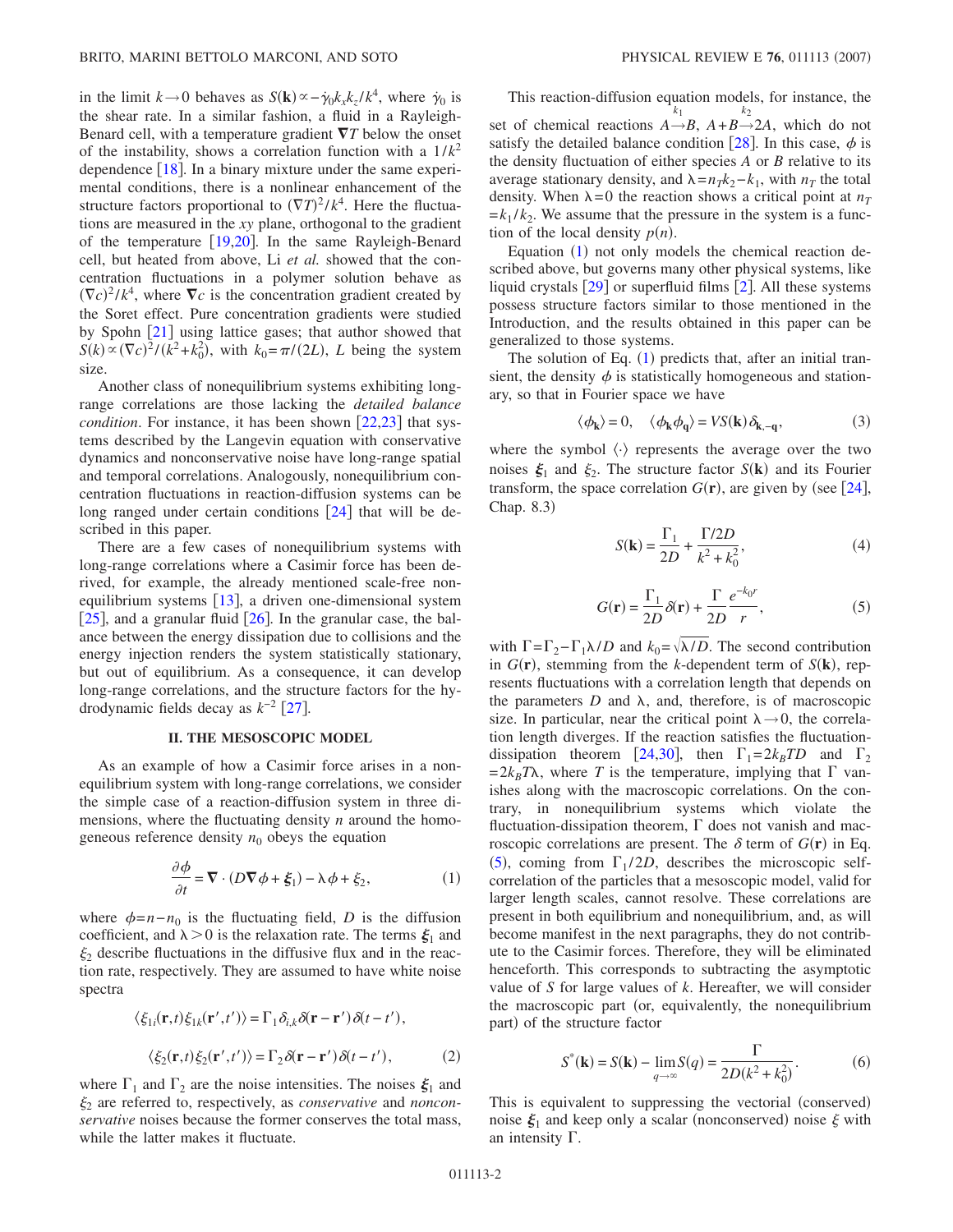<span id="page-2-1"></span>

FIG. 1. Density fluctuations as a function of the dimensionless position  $k_0x$ , for  $\epsilon = 0.05$  and  $k_0L$  $= 1/2$ . The vertical scale is in arbitrary units and the asymptotic value of the density fluctuations has been subtracted. The inset shows the density fluctuation jump at the plate.

$$
\langle \phi(\mathbf{r}) \rangle = 0,\tag{10}
$$

<span id="page-2-0"></span>
$$
\langle \phi(\mathbf{r})^2 \rangle = V^{-1} \sum_{\mathbf{k}} 'S^*(\mathbf{k}) \cos(k_x x)^2
$$

$$
= \frac{\Gamma}{2Dk_0^2} V^{-1} \sum_{\mathbf{q}} ' \frac{1}{q^2 + 1} \cos(q_x k_0 x)^2, \qquad (11)
$$

where  $q = k/k_0$ , and the prime in the sums means that the terms  $k_x=0$  and  $q_x=0$  have a factor 1/2.

The sum in Eq.  $(11)$  $(11)$  $(11)$  contains an ultraviolet divergence  $(q \rightarrow \infty)$ . Therefore, in order to perform the summation, a regularization prescription is needed. The divergence is unphysical, because it comes from assuming that the mesoscopic model  $(1)$  $(1)$  $(1)$  remains valid up to infinitely large wave vectors. Therefore, we introduce a regularizing kernel in Eq. ([11](#page-2-0)) of the form  $1/(1+\epsilon^2 q^2)$ , which equals 1 for  $\epsilon \rightarrow 0$ , a limit that will be taken at the end of the calculations. The choice of a rational function instead of an exponential one is made to keep the calculations as simple as possible, but its form is immaterial. The technique of a regularizing kernel is equivalent to imposing a cutoff in the *q* vectors of the order of  $q_c \sim \epsilon^{-1}$ , or to the  $\zeta$  function regularization [[29](#page-4-27)].

Next, we take the limit  $L_v, L_z \rightarrow \infty$ , allowing us to replace the sums on  $q_y$  and  $q_z$  by integrals that can be carried out, with the result

<span id="page-2-2"></span>
$$
\langle \phi(\mathbf{r})^2 \rangle = \frac{\Gamma}{8\pi DX} \frac{1}{1 - \epsilon^2} \sum_{q_x} {}' \ln \left( \frac{1 + \epsilon^2 q_x^2}{\epsilon^2 (1 + q_x^2)} \right) \cos(q_x k_0 x)^2.
$$
\n(12)

Figure [1](#page-2-1) shows the density fluctuations  $(12)$  $(12)$  $(12)$  in the *x* direction when the plates are located at  $x=0$  and  $k_0L=1/2$ ,  $\epsilon$ = 0.05, and  $L_x \rightarrow \infty$ . The sets of  $q_x$  vectors entering in the sum of Eq.  $(12)$  $(12)$  $(12)$  for regions I and II are different. In region I, the allowed  $q_x$  vectors are quantized as  $q_x = \pi n_x / (k_0 L)$ , while in region II they form a continuum in the limit  $L<sub>x</sub>\rightarrow \infty$ . This difference produces a jump of  $\langle \phi^2 \rangle$  at the plate.

We study, now, the effect of confining the system between two plates, parallel and infinite in the *y* and *z* directions, located at  $x=0$  and  $x=L$ , and ask whether the confinement of the fluctuating field can produce a Casimir force between the plates surrounded by a fluid described by Eq.  $(1)$  $(1)$  $(1)$ . The force derives from the pressure, which we shall assume to be a local function of the density, i.e.,  $p(n)$ , exerted by the particles over the plates. To proceed, we consider the system in a volume  $L_x \times L_y \times L_z$ , periodic in all directions. In this volume we place two plates at distance *L* with nonflux boundary conditions at them, as natural for a reacting system. The total volume *V* is divided into two regions: region I between the plates, of volume  $L \times L_v \times L_z$ , and region II, outside the plates, of volume  $(L_x - L) \times L_y \times L_z$ . The limit  $L_x, L_y, L_z \to \infty$ will eventually be taken.

In order to perform the analysis in the two regions, let us consider the case of a general volume  $V = X \times L_v \times L_z$ , where *X*=*L* for region I and *X*=*L<sub>x</sub>*−*L* for region II. The density field is expanded, taking into account the nonflux boundary conditions in the *x* direction, as

$$
\phi(\mathbf{r},t) = V^{-1} \sum_{k_x} \sum_{k_y} \sum_{k_z} \phi_{\mathbf{k}}(t) \cos(k_x x) e^{ik_y y} e^{ik_z z}, \quad (7)
$$

where  $k_x = \pi n_x / X$ ,  $k_y = 2\pi n_y / L_y$ ,  $k_z = 2\pi n_z / L_z$ ,  $n_x = 0, 1, 2, \ldots$ and  $n_y, n_z = \ldots, -1, 0, 1, \ldots$  The noise  $\xi$  is expanded in a similar way with

$$
\langle \xi_{\mathbf{k}}(t)\xi_{\mathbf{q}}(t')\rangle = \gamma_{k_x} V \Gamma \,\hat{\delta}_{\mathbf{k},\mathbf{q}} \delta(t-t'),\tag{8}
$$

where  $\hat{\delta}_{\mathbf{k},\mathbf{q}} = \delta_{k_x,q_x} \delta_{k_y,-q_y} \delta_{k_z,-q_z}$  is a modified three-dimensional Kronecker delta. Moreover, the factor  $\gamma_{k_x}$  ( $\gamma_{k_x}$ =1/2 if  $k_x$ =0 and  $\gamma_{k_x}$  = 1 otherwise) appears because of the nonflux boundary condition in the *x* direction. Replacing these expansions in  $(1)$  $(1)$  $(1)$ , it is found that

$$
\langle \phi_{\mathbf{k}} \rangle = 0, \quad \langle \phi_{\mathbf{k}} \phi_{\mathbf{q}} \rangle = \gamma_{k_x} \hat{\delta}_{\mathbf{k}, \mathbf{q}} V S(\mathbf{k}), \tag{9}
$$

with the same structure factor  $S(\mathbf{k})$  as in the homogeneous case. Suppressing again the microscopic self-correlations, the density field fluctuations in real space are given by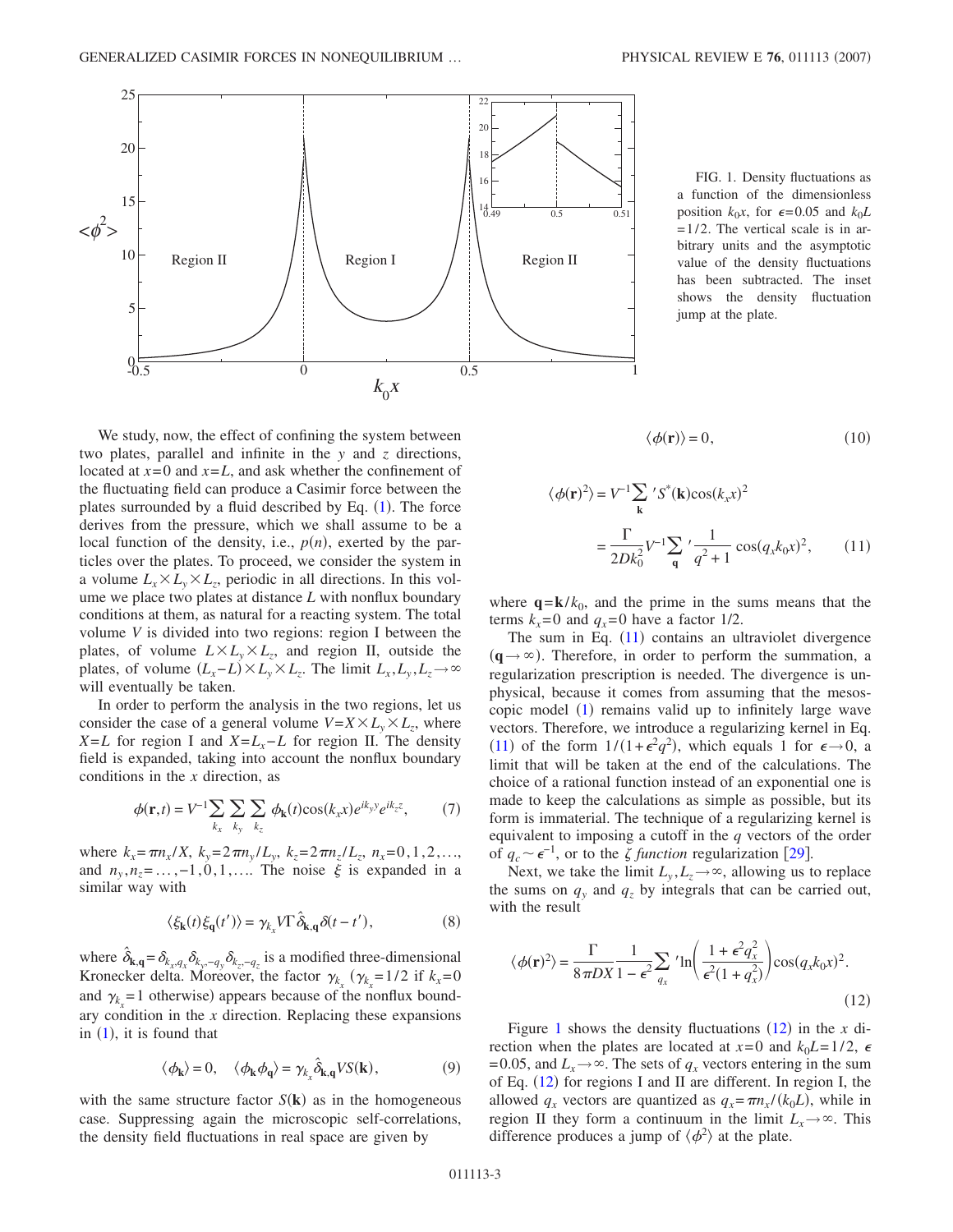### **III. CASIMIR FORCES**

As shown in Fig. [1,](#page-2-1) the density fluctuations in a confined system depend on the position but also on the system size, and therefore are different in the region between the plates and the region outside them. As the pressure is a function of the local density field *n*, these differences in the density fluctuations create an unbalance of the pressure at both sides of each plate (see inset of Fig. [1](#page-2-1)), and consequently a net force.

To calculate the force, we assume that the pressure is a function of the local density, and we expand it around the reference density  $n_0$ . After taking the statistical average, we find that

$$
\langle p(x) \rangle \simeq p(n_0) + \frac{1}{2} \left. \frac{\partial^2 p}{\partial n^2} \right|_{n_0} \langle \phi(x)^2 \rangle, \tag{13}
$$

where higher-order terms in the field have been neglected.

Therefore the inhomogeneous density fluctuations produce an inhomogeneous pressure profile, similar to those experimentally observed in fluidized granular matter  $\lceil 34 \rceil$  $\lceil 34 \rceil$  $\lceil 34 \rceil$ . Note that, when including the regularizing kernel into the sum  $(11)$  $(11)$  $(11)$ , it turns out that a constant term in  $S(\mathbf{k})$  leads to a size-independent contribution to  $\langle \phi^2 \rangle$  and therefore to the pressure. In consequence, the equilibrium part of the structure factor does not contribute to the Casimir forces, allowing us to eliminate it from the calculations.

The net force acting on the plate located at  $x = L$  is the difference between the pressure inside  $p(x \rightarrow L^{-})$  and the pressure outside  $p(x \rightarrow L^{+})$ . These values are calculated from Eq.  $(12)$  $(12)$  $(12)$ , by replacing the value of x by L [implying that  $cos(q_x k_0 L) = 1$ , and using the appropriate set of  $q_x$  vectors. In the outer part of the plates, region II, the  $q_x$  vectors form a continuum, and the sum is replaced by an integral:

<span id="page-3-0"></span>
$$
\langle \phi^2 \rangle_{II} = \frac{\Gamma}{8\pi DX} \frac{1}{1 - \epsilon^2} \int dq_x \ln \left( \frac{1 + \epsilon^2 q_x^2}{\epsilon^2 (1 + q_x^2)} \right) = \frac{\Gamma}{4DX} \frac{1}{\epsilon (1 + \epsilon)},
$$
\n(14)

which diverges in the limit  $\epsilon \rightarrow 0$  as  $\mathcal{O}(\epsilon^{-1})$ . Similarly, in the inner region, we have

$$
\langle \phi^2 \rangle_I = \frac{\Gamma}{8\pi DX} \frac{1}{1 - \epsilon^2} \sum_{q_x} {}' \ln \left( \frac{1 + \epsilon^2 q_x^2}{\epsilon^2 (1 + q_x^2)} \right), \tag{15}
$$

with  $q_x$  forming a discrete set,  $q_x = \pi n_x / (k_0 L)$ ; the summation can be performed with the help of Eq.  $(1.431,2)$  $(1.431,2)$  $(1.431,2)$  of  $\boxed{31}$ . It also shows a divergence as  $\mathcal{O}(\epsilon^{-1})$  with the same prefactor as in Eq. ([14](#page-3-0)). Therefore, in the net force between the plates per unit area, obtained as the pressure difference, the two divergent contributions cancel. The resulting force is finite, and, in the limit of a vanishing cutoff  $\epsilon$ , is simply

<span id="page-3-1"></span>
$$
F/A = \frac{1}{2} \frac{\partial^2 p}{\partial n^2} \lim_{\epsilon \to 0} [\langle \phi^2 \rangle_l - \langle \phi^2 \rangle_{ll}] = F_0 [1 - \ln(2 \sinh l) / l],
$$
\n(16)

where  $l = k_0 L_x$  and  $F_0 = \Gamma k_0 (\partial^2 p / \partial n^2) / (16 \pi D)$ . Let us note that the final expression of the Casimir force, is a universal function of the reduced distance  $l = k_0 L_x$ . Moreover, there is

<span id="page-3-2"></span>

FIG. 2. Dimensionless force as a function of the dimensionless distance *l*, together with the asymptotic form for  $l \gg 1$  (dashed line) and  $l \ll 1$  (dotted line).

no dependence on the cutoff length, as the two divergences in the cutoff, one stemming from the discrete sum and the other from the integral, exactly cancel each other. The regularizing kernel, a technique well known in the field of Casimir forces  $\lceil 32 \rceil$  $\lceil 32 \rceil$  $\lceil 32 \rceil$ , has allowed us to obtain a finite result as a difference of two diverging quantities.

The analysis of the Casimir force Eq.  $(16)$  $(16)$  $(16)$  can be performed in the limits of far plates  $(l \gg 1)$  or near ones  $(l \ll 1)$ . In the first case,  $l \gg 1$  implies that the distance  $L_x \gg k_0^{-1}$ , and therefore the plates are outside the correlation length,  $k_0^{-1}$ [see Eq.  $(5)$  $(5)$  $(5)$ ]. Then one expects a very fast decay of the Casimir forces. In the opposite limit  $(l \ll 1)$ , when the plates are well inside the correlation length, the force is much stronger. The expression for these forces are

$$
\frac{F^{far}}{A} = F_0 \frac{e^{-2l}}{l}, \quad \frac{F^{near}}{A} = -F_0 \frac{\log l}{l}.
$$
 (17)

The expression of *Fnear* is valid only for distances larger than any microscopic cutoff, otherwise the description based on the continuum differential equations ([1](#page-1-0)) becomes meaningless. Therefore no real divergence of the force is obtained for small distances.

In Fig. [2](#page-3-2) we plot the exact force Eq.  $(16)$  $(16)$  $(16)$  as a function of the dimensionless distance *l*, together with the far and near plate approximations.

#### **IV. SUMMARY AND CONCLUSIONS**

As a summary, we have calculated the fluctuation-induced Casimir force between two parallel plates produced by a scalar field whose evolution is given by a reaction-diffusion equation. This system is out of equilibrium, because the noise terms do not satisfy the fluctuation-dissipation relation, developing long-range correlations. From these correlations, one can calculate the pressure that the fluctuating field exerts on the two parallel plates.

The Casimir force obtained in this way depends on a macroscopic parameter  $k_0$  that defines a characteristic length as  $k_0^{-1}$ , which is a combination of the diffusion constant and reaction rates, similar to the cases described in other physical systems  $[21,28]$  $[21,28]$  $[21,28]$  $[21,28]$ . The calculated force exhibits a crossover at plate separations of the order of  $k_0^{-1}$ , a distance at which the